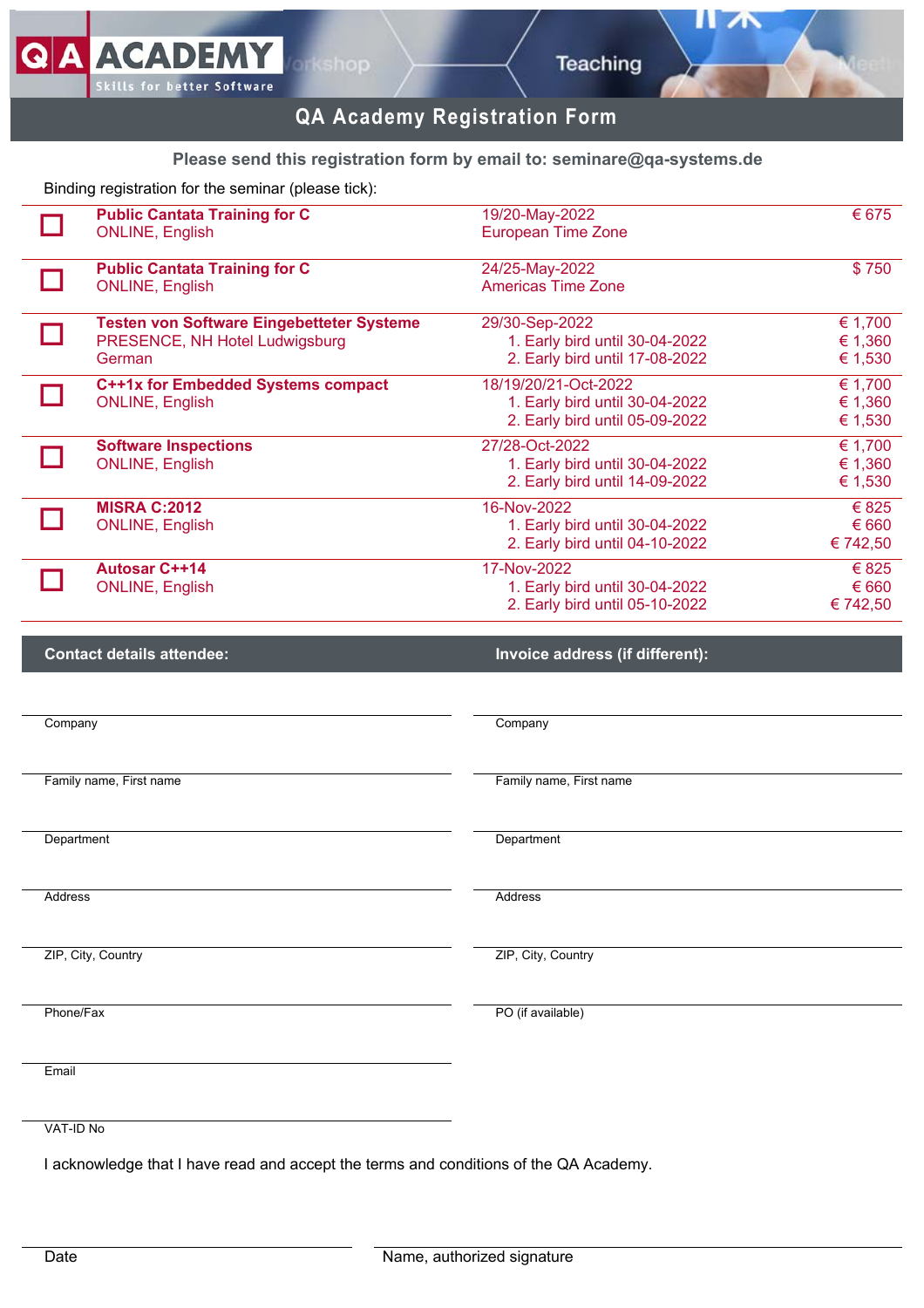## **QA Academy Terms and Conditions for Public Online Events**

## **QA Academy Public Online Events**

**ACADEMY** 

lls for better Software

These Terms and Conditions apply to all Seminars and Training Courses where these are delivered online in web meetings.

### **Confirmation of registration**

After registration you will receive an acknowledgement of receipt via email. The official confirmation with further technical instructions and invoice attached will be sent via email in time before the seminar or training course date.

## **Participation and participant license**

Only the registered participant is entitled to participate in the online event.

The registered participant is required to keep confidential all event access information and is expressly not permitted to grant third parties access to this information. Event access information may only be passed on after prior registration and written approval from QA Systems. QA Systems must be informed immediately if the event access information is lost or there is a suspicion of misuse.

Only the registered participant is granted rights (participant license) to use the supplied event materials i.e. plug-ins and documents. The registered participant is expressly not permitted to store event materials on a company or web server, forward them by e-mail, reproduce them in any other way or make them accessible to any third parties.

## **Recording of image and sound**

Any recording, transmission or other reproduction of the event content requires the prior written approval of QA Systems.

#### **Costs/Payment**

The fees for attending the seminars or training courses are due immediately without deduction after receipt of invoice, anyhow before the event date. All prices are offered without tax (plus legally applicable tax of the recipient of the service).

#### **Cancellation by participant**

- 6 or more weeks before the event, none of the fee will be charged
- 6 to 2 weeks before the event, 20% of the fee will be charged
- From 2 weeks before the event, 100% of the fee will be charged

Replacement of event participant is possible at any time free of charge

#### **Cancellation by organizer**

We ask for your understanding that due to organizational reasons we retain the right to cancellations at our discretion at any point in time before the seminar or training course is due to commence. In these cases we will endeavour to provide an alternative date. In case of cancellation by QA Systems, paid event fees are fully refunded.

QA Systems is not liable for any costs or charges incurred in the event that any seminar or training course is cancelled or postponed due to low registration numbers or unforeseen circumstances.